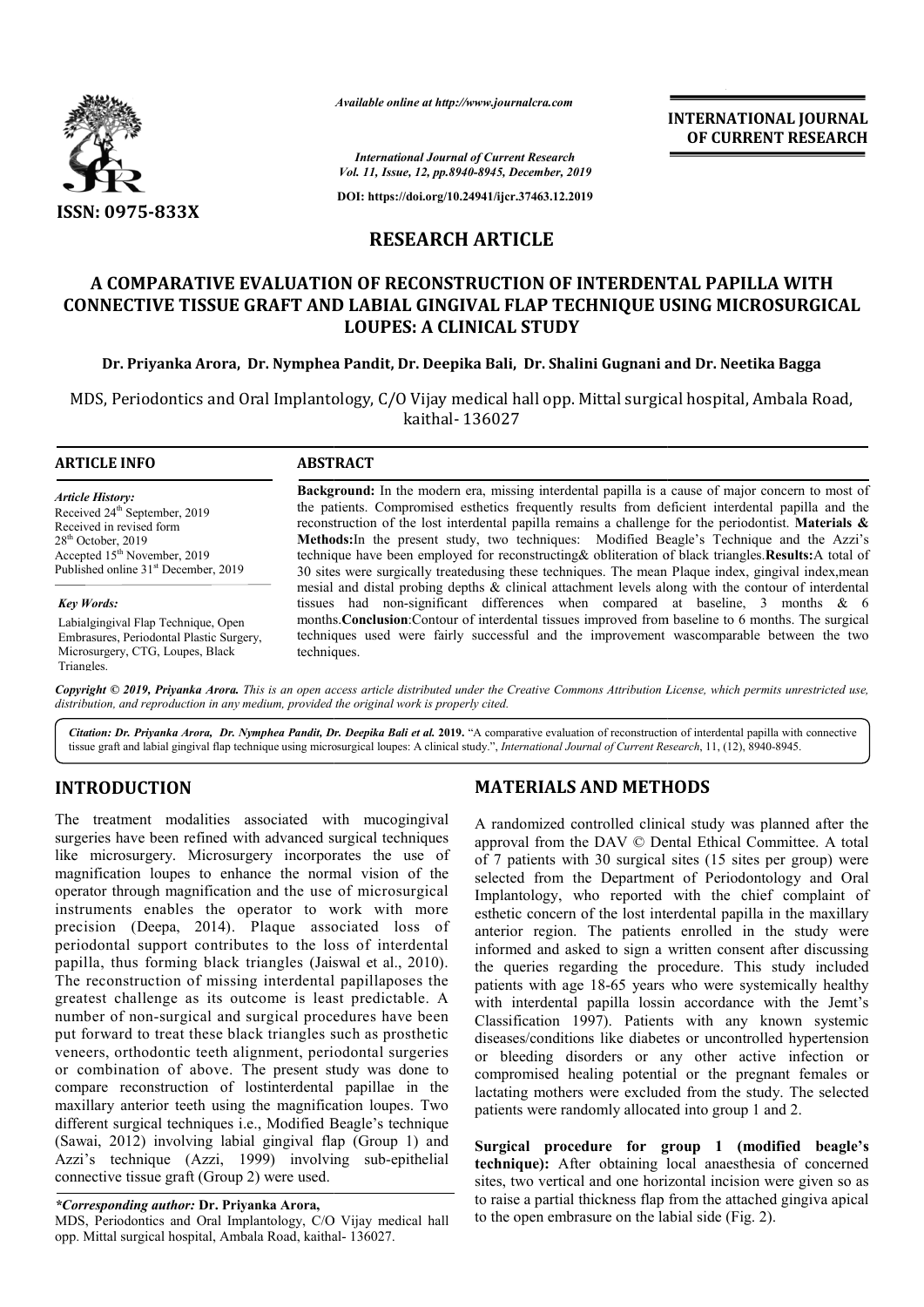*8941 Priyanka Arora. A comparative evaluation of reconstruction of interdental papilla with connective tissue graft and labial gingival flap technique using microsurgical loupes: a clinical study*



**Fig. 1. Pre-operative view**



**Fig.5 6 months post-op**



**Fig. 2 Elevation of partial-thickness flap**



**Fig. 3. Sutures given**



**Fig. 4 (3 months post-op.)**



**Fig. 6 (intrasulcular incision)**



**Fig. 7 graft harvested from palate**



**Fig.8 (sutures given)**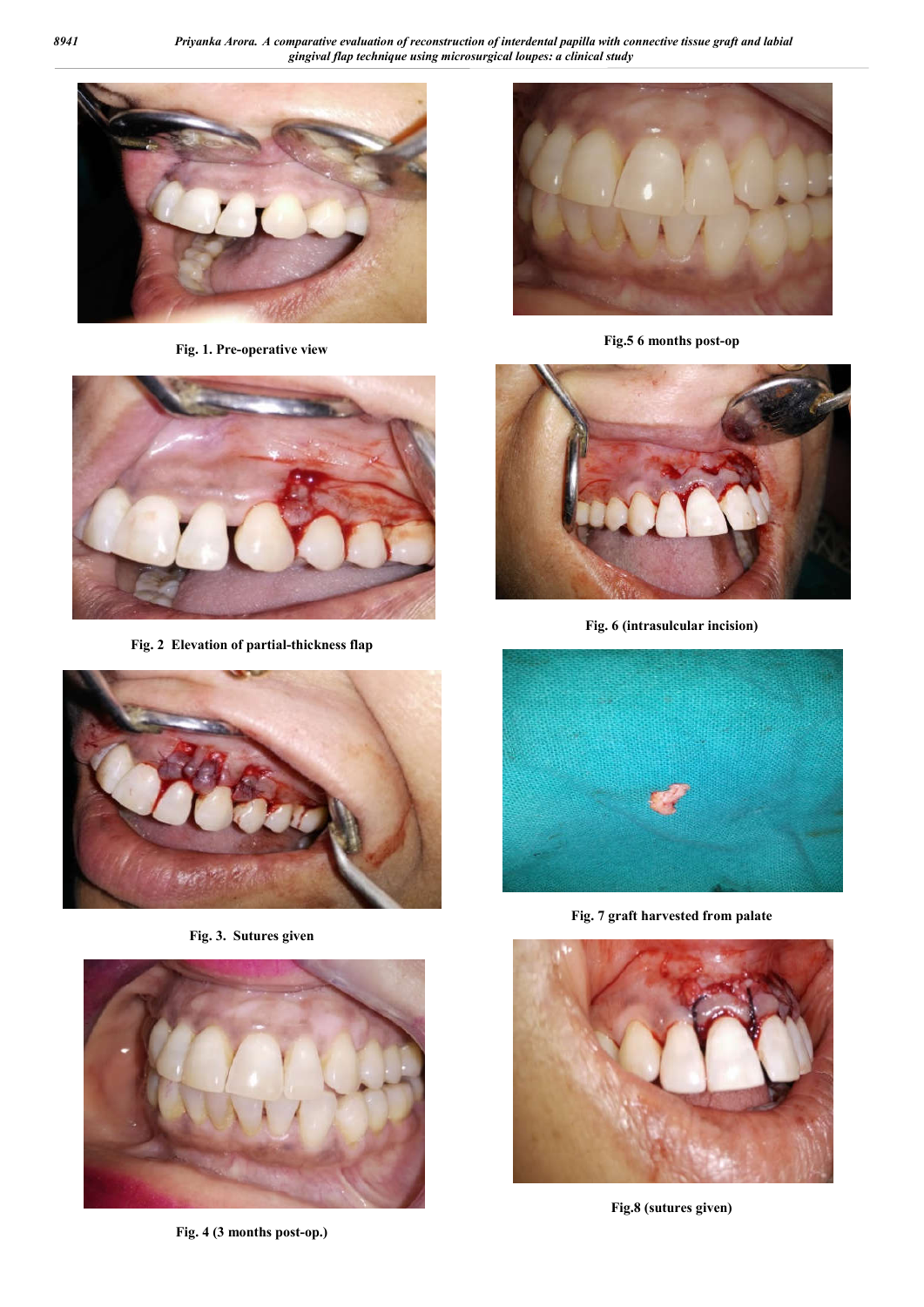

**Fig. 9. post op. 3 month**



**Fig.10. post-op. 6 months**

The flap was then folded upon itself and suspended to completely fill the space between the two teeth. 5-0 sutures were used to suture the free end of the flap with the adjacent normal gingiva (Fig.3).

**Surgical procedure for group 2 (azzi's technique):** After the administration of local anaesthesia, an intrasulcular incision was made on the buccal and interproximal aspects of the teeth. After that, a split-thickness semilunar incision beginning at the mucogingival junction was made which extended upto the vestibule, followed by a final incision which released the gingiva-papillary complex for coronal positioning without tension (Fig.6). The interdental papilla was undermined carefully to maintain its integrity.

The entire gingiva-papillary unit was then shifted incisally. A recipient bed was prepared for the placement of the graft. CTGharvested from the palate (Fig.7) was contoured to properly fit under the coronally advanced flap in the interdental area. This graft prevents flap collapse and papilla retraction. The surgical site was sutured such that thecoronally advanced flap remained in the incisal position and the connective tissue graft fills the void between the coronally positioned papilla and the interdental bone using 5-0 sutures (Fig.8). In both the groups, periodontal dressing was applied on the surgical site. Appropriate antibiotics and analgesics were prescribed. The dressing and the sutures were removed after 1 week and the Plaque and gingival index were recorded. Subsequently, the patients were evaluated at 3 and 6 months for all parameters postoperatively.

# **OBSERVATIONS AND RESULTS**

The present study included atotal of 30 sites with grade '0', grade '1' and grade '2' of the Jemt's classification. The parameters were assessed preoperatively and postoperatively.

The data collected was then subjected to statistical analysis. There was a non-significant difference in the mean Plaque index (Silness, 1964) & gingival index (Loe, 1963) of both the groups when compared at baseline, 3 months & 6 months. When the mean mesial (Table 1, Graph 1) & distal (Table 2, Graph 2) probing depths were compared at baseline, 3 months and 6 months for both the groups, the results were nonsignificant. There was no significant difference in the mean mesial (Table 3, Graph 3) &distal (Table 4, Graph 4) Clinical attachment level at baseline, 3 months and 6 months between groups 1 and 2. No Statistically significant difference was seen in the mean contour of interdental tissues between Group I and 2 (Table 5, Graph 5).

### **DISCUSSION**

In health, gingiva completely fills the interdental space created by the two approximating teeth. Once the periodontal inflammation sets in, the contour and size of gingiva changes and eventually after the treatment, it leads to the creation of black triangles. Various surgical and non-surgical procedures have been evaluated in the past. The present study evaluates comparison of two surgical techniques. Shapiro in 1982 (Shapiro, 1982) stated that repeated scaling, root planning and curettage of the papillary tissue every 15 days for 3 months induce the reconstruction of missing papilla due to ANUG. Surgical techniques lay stress on either the grafting methods or the displaced flaps that maintain the blood supply of the newly created papillary tissue. Han & Takei (Han, 1996) were the first to propose papilla reconstruction by connective tissue graft and found successful outcome. Beagle (Beagle, 1992) described a pedicle graft procedure utilizing soft tissues palatal to the interdental area to rebuild the papilla. The present study was a parallel arm design with almost identical papilla loss in the maxillary anteriors. Systemic health has been suggested as a generalized risk factor for the presence of black triangles (Chang, 2007) & smoking contributes to periodontal destruction through gingival vasoconstriction (Chambrone, 2009). Therefore, smokers and patients with medical problems were excluded in the study. Patients with the age 18-65 years were includedto maintain the values at baseline since papillary tissue height decreases by 0.012 mm/ year of age (Van der Velden, 1984). The procedures were performed only on healthy periodontal tissues since it allows a precise incision, handling and closure of the mucosal flaps (Yeung, 2008) and prevents wound infection. The classification used for the interdental papilla loss in the maxillary anteriors was the Jemt's Classification, 1997, since this classification clinically evaluates regeneration of papillae adjacent to the other teeth also. The same was followed by Nemcovsky (Nemcovsky, 2001) and Sawai and Kohad (2012). Evidences byTibbets and Shanelec (Shanelec, 1994), Deepa*et al.* (2007) and Belcher *et al.* (2001) have found minimal tissue trauma caused by microsurgical instruments and suturing technique with primary wound closure resulted in reduced cell necrosis and therefore healing faster than with a macrosurgical approach. Hence, the use of microsurgical instruments together with magnifying aids became a standard way of performing periodontal plastic surgery. The minimum scarring using microsurgical closure of the recipient site was also demonstrated by Cairo *et al.* (?)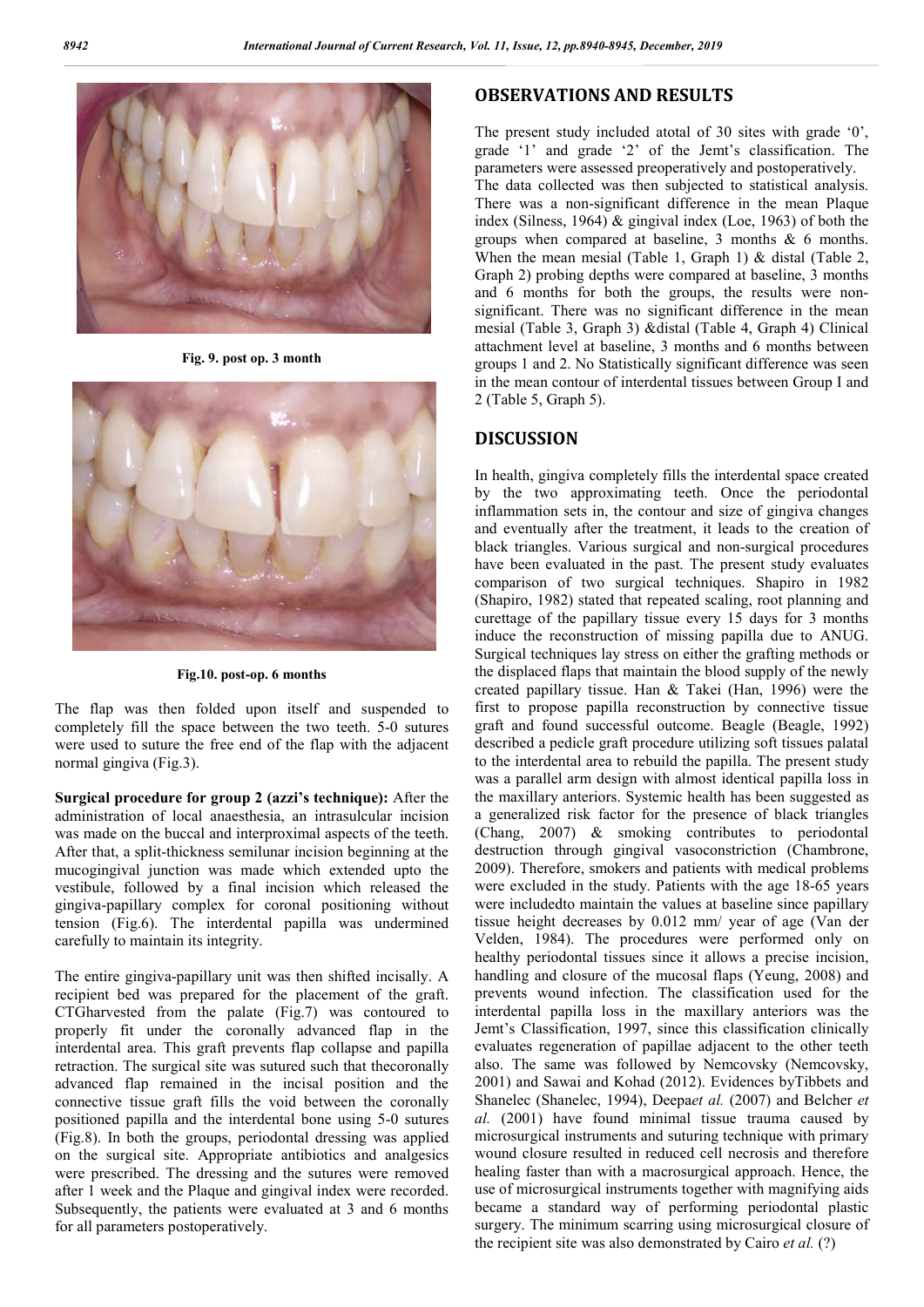| Table 1. Average 'mpce' of the social groups in India and in its fourteen major states (in Rupees) |  |  |  |  |
|----------------------------------------------------------------------------------------------------|--|--|--|--|
|                                                                                                    |  |  |  |  |

| <b>States</b>        |         |         | Rural $(A)$ |           |         |         |         | Urban $(B)$ |           |         |
|----------------------|---------|---------|-------------|-----------|---------|---------|---------|-------------|-----------|---------|
|                      | Others  | OBC     | <b>SC</b>   | <b>ST</b> | Total   | Others  | OBC     | SС          | <b>ST</b> | Total   |
| Andhra Pradesh       | 993.83  | 792.24  | 706.67      | 741.8     | 868.37  | 1491.63 | 1188.16 | 1254.98     | 1128.05   | 1340.48 |
| Assam                | 1144.55 | 660.03  | 721.04      | 594.09    | 805.22  | 1380.44 | 1100.61 | 885.21      | 1126.02   | 1216.32 |
| Bihar                | 749.56  | 627.06  | 518.32      | 400.52    | 610.24  | 1436.68 | 859.29  | 643.79      | 312.99    | 1037.6  |
| Gujarat              | 880.2   | 750.72  | 740.14      | 528.27    | 817.7   | 1587.11 | 987.46  | 1016.38     | 901.6     | 1305.36 |
| Karnataka            | 882.26  | 790.92  | 512.79      | 628.9     | 810.5   | 1641.93 | 1410.83 | 1020.82     | 968.09    | 1451.21 |
| Kerala               | 1086.07 | 940.08  | 664.13      | 695.41    | 991.58  | 1415.32 | 949.71  | 781.32      | 789.99    | 1139.93 |
| Madhya Pradesh       | 654.62  | 532.95  | 468.34      | 279.48    | 605.97  | 1265.47 | 813.69  | 713.46      | 657.84    | 1024.22 |
| Maharashtra          | 708.53  | 716.07  | 610.93      | 454.02    | 806.73  | 1179.95 | 1033.83 | 873.31      | 1023.99   | 1137.52 |
| Orissa               | 655.62  | 499.72  | 385.49      | 335.85    | 595.66  | 1623.27 | 1056.11 | 723.63      | 585.34    | 971.45  |
| Punjab               | 1200.68 | 1002.16 | 794.54      | 866.17    | 1020.79 | 1409.76 | 1114.69 | 1086.55     | 1128.99   | 1284.14 |
| Rajasthan            | 762.56  | 703.53  | 556.81      | 552.32    | 711.71  | 1515.45 | 914.73  | 748.26      | 966.08    | 1169.8  |
| Tamil Nadu           | 975.79  | 833.69  | 653.8       | 490.16    | 814.6   | 1577.72 | 1155.42 | 899.84      | 573.56    | 1164.7  |
| <b>Uttar Pradesh</b> | 895.04  | 715.71  | 486.64      | 442.96    | 662.23  | 1498.33 | 966.9   | 843.89      | 1149.47   | 938.1   |
| West Bengal          | 895.57  | 804.75  | 586.7       | 464.38    | 753.36  | 1470.61 | 1174.34 | 837.2       | 1200.9    | 1314.18 |
| All India            | 869.99  | 774.88  | 581.18      | 450.16    | 771.85  | 1475.81 | 1096.21 | 925.44      | 1014.75   | 1235.94 |

#### **Table 2. Average years of schooling of the social groups in India and its fourteen major states**

| <b>States</b>        |        | Urban $(B)$ |      |           |       |        |      |           |           |       |
|----------------------|--------|-------------|------|-----------|-------|--------|------|-----------|-----------|-------|
|                      | Others | <b>OBC</b>  | SC   | <b>ST</b> | Total | Others | OBC  | <b>SC</b> | <b>ST</b> | Total |
| Andhra Pradesh       | 5.68   | 3.93        | 3.89 | 3.02      | 4.84  | 8.12   | 6.52 | 6.57      | 6.75      | 7.41  |
| Assam                | 7.9    | 6.27        | 5.87 | 5.32      | 6.23  | 9.09   | 9.44 | 8.45      | 7.73      | 9.31  |
| Bihar                | 5.87   | 3.33        | 2.47 | 1.32      | 3.87  | 8.79   | 6.65 | 4.57      | 8.12      | 7.75  |
| Gujarat              | 5.72   | 4.59        | 4.8  | 3.37      | 5.08  | 9.66   | 6.65 | 6.95      | 6.74      | 8.36  |
| Karnataka            | 6.05   | 5.27        | 3.8  | 4.22      | 5.15  | 9.66   | 7.91 | 6.49      | 6.37      | 8.28  |
| Kerala               | 8.71   | 7.97        | 6.6  | 6.06      | 8.22  | 10.28  | 8.93 | 8.52      | 8.51      | 9.45  |
| Madhya Pradesh       | 5.51   | 3.98        | 3.43 | 2.59      | 4.23  | 9.43   | 6.46 | 5.22      | 4.91      | 8.47  |
| Maharashtra          | 5.92   | 5.71        | 5.24 | 4.56      | 5.85  | 8.76   | 8.45 | 6.89      | 6.29      | 8.4   |
| Orissa               | 5.88   | 5.01        | 3.98 | 3.11      | 5.14  | 9.83   | 7.99 | 5.2       | 6.24      | 8.69  |
| Punjab               | 5.78   | 5.48        | 4.42 | 4.14      | 5.17  | 10.08  | 7.83 | 7.52      | 6.86      | 8.9   |
| Rajasthan            | 4.83   | 4.03        | 3.25 | 2.94      | 4.11  | 8.85   | 6.02 | 4.96      | 5.25      | 7.81  |
| Tamil Nadu           | 6.43   | 6.02        | 5.05 | 4.62      | 4.98  | 9.6    | 7.91 | 6.49      | 5.31      | 8.68  |
| <b>Uttar Pradesh</b> | 5.96   | 4.07        | 3.47 | 2.73      | 4.69  | 8.82   | 6.62 | 5.11      | 8.7       | 8.22  |
| West Bengal          | 6.38   | 5.59        | 4.01 | 2.49      | 4.9   | 9.73   | 8.04 | 6.45      | 6.77      | 9     |
| All India            | 6.06   | 4.61        | 3.66 | 3.6       | 5.05  | 9.25   | 7.49 | 6.37      | 6.83      | 8.72  |

**Table 4. Multidimensional inequality among the social groups in rural areas**

| <b>States</b>  |                        | Rural                  | Urban                  |                        |  |
|----------------|------------------------|------------------------|------------------------|------------------------|--|
|                | $I_{C}^{AKS}$          | $I_C^{GGI}$            | $I_{C}^{AKS}$          | $I_{\rm C}^{\rm GGI}$  |  |
|                | $r_i(\forall j) = 0.5$ | $r_i(\forall j) = 0.5$ | $r_i(\forall j) = 0.5$ | $r_i(\forall j) = 0.5$ |  |
|                | (2)                    | (3)                    | (4)                    | (5)                    |  |
| Andhra Pradesh | 0.062(6)               | 0.072(8)               | 0.063(10)              | 0.08(11)               |  |
| Assam          | 0.075(5)               | 0.064(9)               | 0.101(5)               | 0.068(14)              |  |
| Bihar          | 0.133(1)               | 0.179(1)               | 0.151(2)               | 0.191(2)               |  |
| Gujarat        | 0.037(12)              | 0.056(10)              | 0.053(11)              | 0.074(12)              |  |
| Karnataka      | 0.053(9)               | 0.08(6)                | 0.067(9)               | $0.084$ (9)            |  |
| Kerala         | 0.041(11)              | 0.041(12)              | 0.041(14)              | 0.069(13)              |  |
| Madhya Pradesh | 0.091(4)               | 0.137(3)               | 0.162(1)               | 0.197(1)               |  |
| Maharashtra    | 0.043(10)              | 0.04(13)               | 0.069(8)               | 0.082(10)              |  |
| Orissa         | 0.119(2)               | 0.145(2)               | 0.136(4)               | 0.149(4)               |  |
| Punjab         | 0.032(13)              | 0.037(14)              | 0.072(7)               | 0.095<br>(7)           |  |
| Rajasthan      | 0.059(7)               | 0.105(4)               | 0.09(6)                | 0.128<br>(5)           |  |
| Tamil Nadu     | 0.022(14)              | 0.055(11)              | 0.051(12)              | 0.11(6)                |  |
| Uttar Pradesh  | 0.097(3)               | 0.102(5)               | 0.149(3)               | 0.152(3)               |  |
| West Bengal    | 0.056(8)               | 0.079(7)               | 0.044(13)              | 0.087(8)               |  |
| All India      | 0.092                  | 0.091                  | 0.112                  | 0.163                  |  |

Source:  $66<sup>th</sup>$  Round of employment and Unemployment Survey (NSSO; 2009-10). Note: We take  $\alpha_i = 100$  for monthly per capita consumption expenditure and  $\alpha_j = 1$  for years of schooling.

Burkhardt and Hurzeler (2000). To avoid the effect of plaque biofilm on the outcome of the procedures, the plaque &Gingival Index were maintained at score <1throughout the study. This could be due to motivation of patient to maintain oral hygiene. After 1 week, patient was asked to use a soft tooth brush for next 2 weeks. Then regular tooth brushing habits were resumed and chlorhexidine rinses were discontinued as said by Deepalakshmi *et al* in 2007. The reevaluation period of 3 & 6 months were in accordance with Kaushik *et al.* (2014) & Sawai & Kohad. (2012). The surgical procedure performed in Group 1 was modification of Beagle's Technique since the original technique had a risk of damage to

incisive nerves and vessels and incorporation of fat in the undersurface of flap, thereby reducing its vascularization (Beagle, 1992). Group 2 followed the Azzi's Technique of subepithelial connective tissue graft in which the connective tissue supported the coronally positioned papilla. The rationale behind comparing these two techniques was to evaluate the incorporation/non-corporation of graft on the outcome. Noneugenol periodontal dressing (coe-pak) was used to provide the patient comfort and to prevent the impingement of foreign material into the grafted site and prevent flap displacement. The patients were also advised to rinse with 0.2% Chlorhexidine mouthwash twice daily until suture removal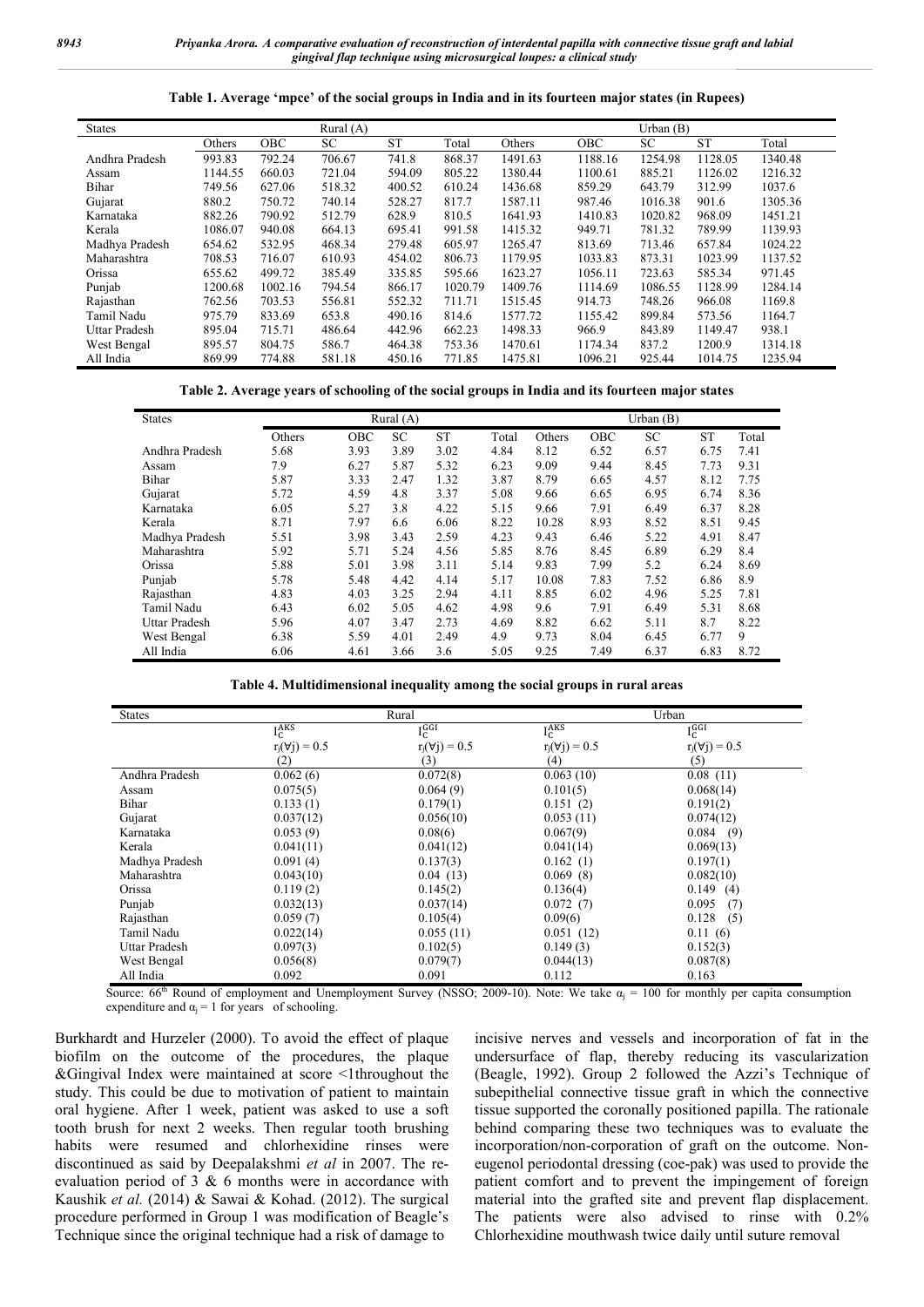because of its anti-plaque action. No suture removal was required in Group 1 as we had used 5-0 Vicrylbioresorbable sutures, as done by Carnio, (2004) Post-operative sutures were removed after 10 days from the palatal donor site for the group 2 as done by Sanz & Simion, (2014). There was no significant difference in the mean change in Mesial & Distal Probing Depth from baseline to 3 months, from baseline to 6 months and from 3 to 6 months between groups 1 and 2. Our findings coincided with the study done by Azzi *et al.,* in 1998. When the Mesial and Distal CAL for group 1 & 2 was evaluated, there was a significant decrease from baseline to 3 months and baseline to 6 months follow-up. However, this change was non-significant when the values were compared at 3 months and 6 months follow-up.

Saletta (Saletta, 2001) *et al* found no correlation between papillae height and mean root coverage. As there was no significant reduction in the probing depth as explained earlier, the CAL gain could be attributed alone to the amount of recession coverage achieved through papilla reconstruction. These results were in consistent to the study done by Byun *et al.* (2009) and Azzi *et al.* in 1999. The increase in mean contour of interdental tissues was seen in study done by Chaulkar*et al.* (2017), who had also used modification of the original Beagle's technique and had observed a statistically significant increase in contour at 24 weeks post-operatively. However, in the present study, the contour of interdental tissue in group 1 and group 2 showed statistically non-significant differences when compared from baseline to 3 months ( $p=$ 0.72), baseline to 6 months ( $p=$  0.92) and 3 months to 6 months (p= 0.80). Therefore, the intergroup comparisons revealed that there was no statistical difference between both the groups, hence neither of the technique was superior over the other. This was in accordance to the study done by Shruthi *et al.* (2016) Pinto *et al.* (2010) and Carranza and Zogbi (Carranza, 2011). The areas with narrow loss of interdental papilla showed a complete reconstruction of papilla when compared to areas with wide loss. The failure to reconstruct the papilla in Group 2 with wide areas could be due to the donor tissue obtained from palate. If the tissue was obtained from the tuberosity area, the donor tissue would be thick and fibrous hence improving its outcome (Nordland, 2008).

#### **Summary and conclusion**

Both the procedures used in the study resulted in statistically significant improvement, though modified Beagle's technique was slightly better than the Azzi's technique. This study gives an insight into the surgical procedures using grafts or just relocating the mucogingival complex. Since some patients want to avoid second surgical site, Modified Beagle's technique could be plausible alternative with equally good results.

## **REFERENCES**

- AlkaKaushik *et al*. 2014. Clinical Evaluation of Papilla Reconstruction Using Subepithelial Connective Tissue Graft. *J Clinical and Diagnostic Research*., 8(9):77-81.
- Azzi R., Etienne D., Carranza F. 1998. Surgical reconstruction of interdental papilla. *Int J Periodontics Res Dent*., 5: 467- 73.
- Azzi R, Etienne D, Sauvan JL, Miller PD. 1999. Root coverage and papilla reconstruction in Class IV recession: A case report*. Int J Periodontics Res Dent*., 19: 449–455.
- Beagle JR. 1992. Surgical reconstruction of the interdental papilla. Case Report. *Int J Periodontics Res Dent.,* 12(2): 145-51.
- Belcher JM. 2001. A perspective on periodontal microsurgery. *Int J Periodontics Restorative Dent.,* 21(2): 191-196.
- Burkhardt R., Hurzeler MB. 2000. Utilization of the surgical microscope for advanced plastic periodontal surgery. *Pract Periodont Aesthet Dent.*, 12(2): 171-180.
- Byun HY, Oh TJ, Abuhussein HM, Yamashita J, Soehren SE, Wang HL. 2009. Significance of the epithelial collar on the subepithelial connective tissue graft. *J Periodontol.,* 80: 924-32.
- Cairo F, Mervelt J, Cincinelli S, Franceschi D, Rotundo R, Pini Prato GP. The use of operating microscope in periodontal plastic surgery: A case series. *Journal de Paradontologie & d'implantologie Orale*. 29 (4).
- Carnio J. 2004. Surgical reconstruction of interdental papilla using an interposed subepithelial connective tissue graft: A case report. *Int J Periodontics Res Dent.,* 24: 34-37.
- Carranza N., Zogbi C. 2011. Reconstruction of the interdental papilla with an underlying subepithelial connective tissue graft: Technical considerations & case reports. *Int J Periodontics Res Dent.,* 31(5): e45-e50.
- Chambrone L., Chambrone D., Pustiglioni FE., Chambrone LA., Lima LA. 2009. The influence of tobacco smoking on the outcomes achieved by root coverage procedures: a systematic review. *J American Dent Asso*., 140: 294-306.
- Chang LC. 2007. The association between embrasure morphology and central papillae recession. *J Clin Periodontol.,* 34: 432-36.
- Chaulkar *et al*. 2017. A comparative evaluation of papillary reconstruction by modified Beagle's technique with the Beagle's surgical technique: A clinical and radiographic study. *J Indian Soc Periodontol.,* 21(3): 218-23.
- Deepa D, Mehta DS, Munjal V. 2014. Periodontal microsurgery - A must for perio-aesthetics. *Indian J Oral Sci.,* 5(3): 103-108.
- Deepalakshmi *et al*. 2007. Surgical Reconstruction of lost interdental papilla: *A case report. Perio*., 4(3); 229-234.
- Han TJ, Takei HH. 2000. Progress in gingival papilla reconstruction. *Periodontol* 1996; 11: 65–8.
- Jaiswal P, Bhongade M, Tiware I, Chawan R, Banode P. Surgical Reconstruction of Interdental papilla using subepithelial connective tissue graft (SCTG) with a coronally advanced flap: A clinical evaluation of 2 cases. *J Contemporary Dent Practice*. 2010; 11(6): 1-11.
- Jemt T. Regeneration of the gingival papillae after singleimplant treatment. *Int J Periodontics Res Dent* 1997; 17, 326–333.
- Loe H, Silness J. Periodontal disease in pregnancy. I. Prevalance and severity. *Acta Odontol Scand* 1963; 21: 533-51.
- Nemcovsky CE. Interproximal papilla augmentation procedure: A novel surgical approach and clinical evaluation of 10 consecutive procedures. Int J Periodontics Res Dent 2001: 21: 553-559.
- Nordland WP, Sandhu HS. 2008. Microsurgical technique for augmentation of the interdental papilla: Three case reports. *Int J Periodontics Res Dent.,* 28: 543-549.
- Pinto *et al*. 2010. The subepithelial connective tissue pedicle graft combined with the coronally advanced flap for restoring missing papilla: A report of two cases. Quintessence Int., 41: 213-220.
- Saletta D., Pini Prato G., Pagliaro U., Baldi C., Mauri M., Nieri M. 2001. Coronally advanced flap procedure: Is the